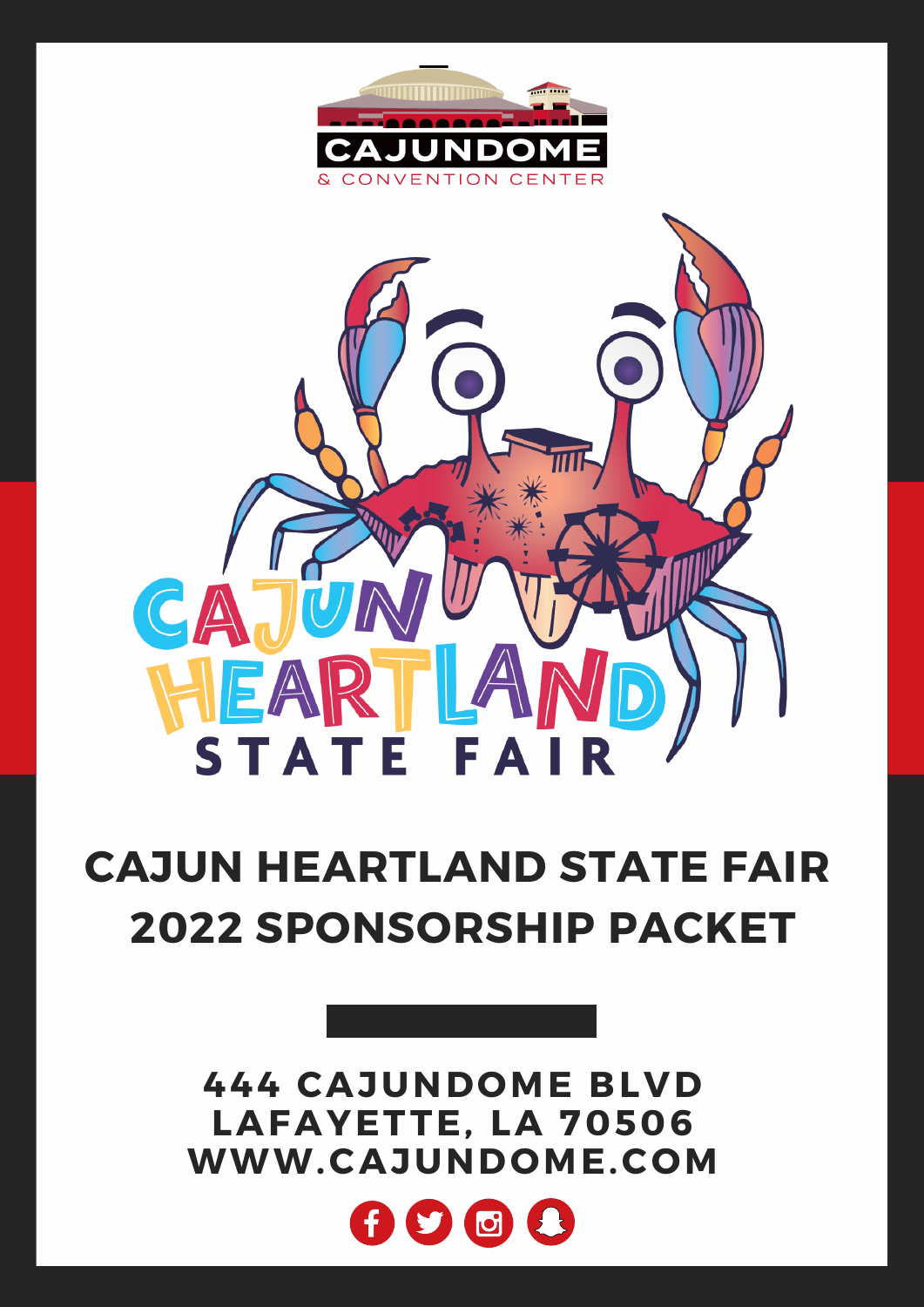![](_page_1_Picture_0.jpeg)

![](_page_1_Picture_1.jpeg)

## **CAJUN HEARTLAND STATE FAIR MAY 26 - JUNE 5, 2022**

The 34th Annual Cajun Heartland State Fair is scheduled for Thursday, May 26, through Sunday, June 5, 2022.

The Cajun Heartland State Fair provides live entertainment, exciting rides, games, and much more for the whole family.

The 2021 Cajun Heartland State Fair attracted more than 53,000 people and traffic is driven through discount ride promotions, family attractions, music entertainment, delicious food, and more.

New sponsorship opportunities for 2022 are now available:

## **Specialized Sponsorship Categories**

Grandstand Sponsor \$50,000 Table Room Sponsor \$10,000

## **General Sponsorship Categories**

Gold Sponsors \$10,000 Silver Sponsors \$5,000 Bronze Sponsors \$2,500 Friends of the Fair \$1,000

![](_page_1_Picture_11.jpeg)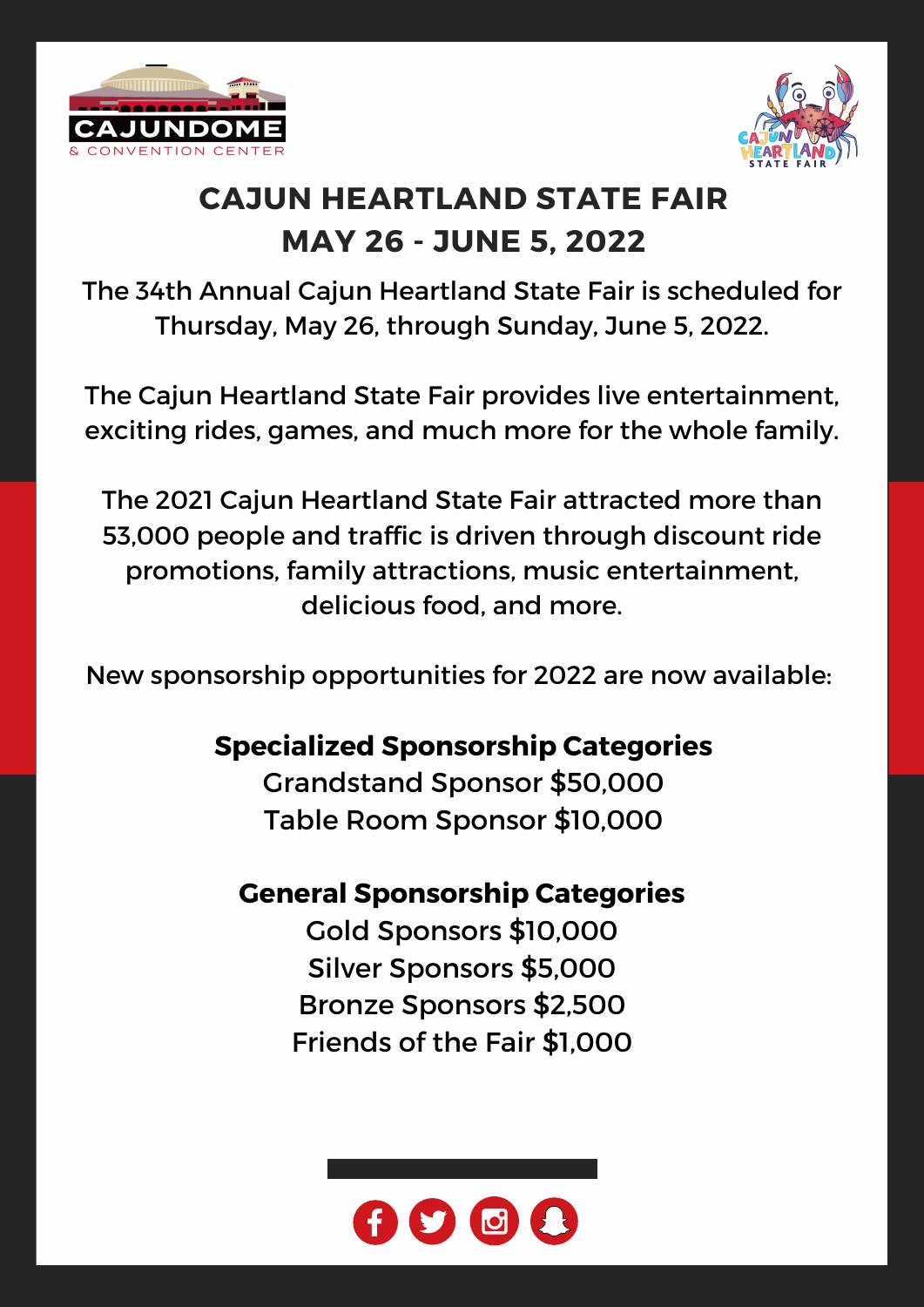![](_page_2_Picture_0.jpeg)

![](_page_2_Picture_1.jpeg)

## **CAJUN HEARTLAND STATE FAIR MAY 26 - JUNE 5, 2022**

## **GRANDSTAND STAGE SPONSOR \$50,000**

The Cajun Heartland State Fair provides live entertainment, exciting rides, games, and much more for the whole family.

Put your brand front and center stage, in front of 50,000+ spectators as the Grandstand Stage Presenting Sponsor. The Grandstand features national, regional and local talent acts performing daily during the 11-day fair run.

## **SPONSOR TO RECEIVE:**

- Branded stage backdrop and signage on stage
- Branded mentions in grandstand advertising
- Daily Pre-Show and Post-Show Recognition by Stage Emcee
- On-site Commercial Exhibit Space for the duration of the event or selected dates
- Social Media and Digital Support for all Commercial Activation dates
- Logo and web link on Fair page at CAJUNDOME.COM
- VIP Fair Parking for 5 Vehicles Daily
- \$2,500 in Ride Ticket Vouchers
- 250 Complimentary admission tickets to the Cajun Heartland State Fair
- 20 Daily Grandstand VIP Area Admission Passes

![](_page_2_Picture_17.jpeg)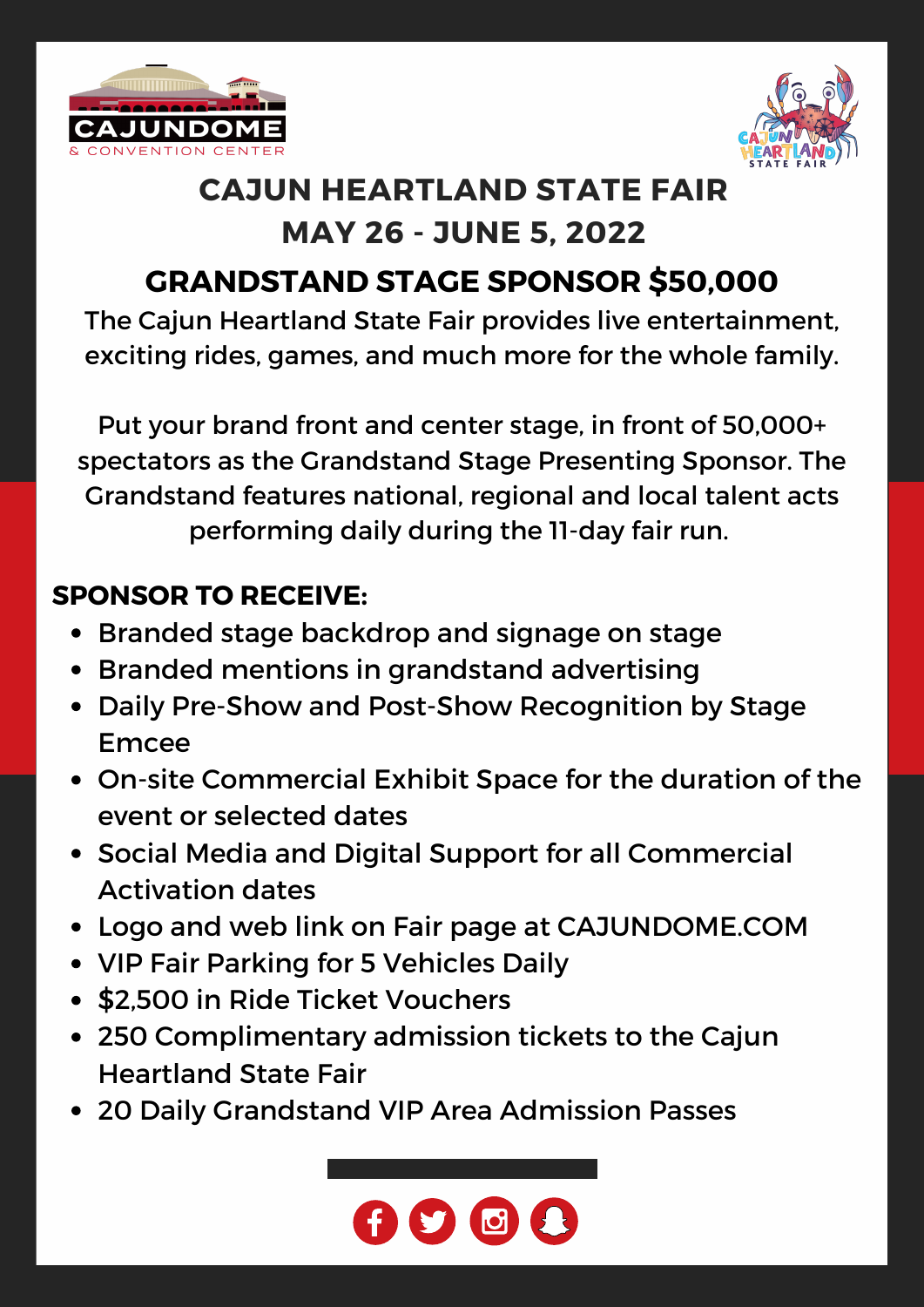![](_page_3_Picture_0.jpeg)

![](_page_3_Picture_1.jpeg)

## **CAJUN HEARTLAND STATE FAIR MAY 26 - JUNE 5, 2022**

## **TABLE ROOM KARAOKE CLUB SPONSOR \$10,000**

The Cajun Heartland State Fair provides live entertainment, exciting rides, games, and much more for the whole family.

The Cajun Heartland State Fair attracts more than 50,000 people each year and traffic is driven through discount ride promotions, family attractions, music entertainment, delicious food, and more.

## **SPONSOR TO RECEIVE:**

- Logo signage on Table Room Stage & LCDs
- Daily Pre-Show and Post-Show Recognition by Stage Emcee
- On-site Commercial Exhibit Space for the duration of the event or selected dates
- Social Media and Digital Support in daily show announcements
- Logo and web link on Fair page at CAJUNDOME.COM
- 2 VIP Fair Parking Passes & \$1,000 in Ride Tickets
- Reserved Sponsor Booth in Table Room

![](_page_3_Picture_14.jpeg)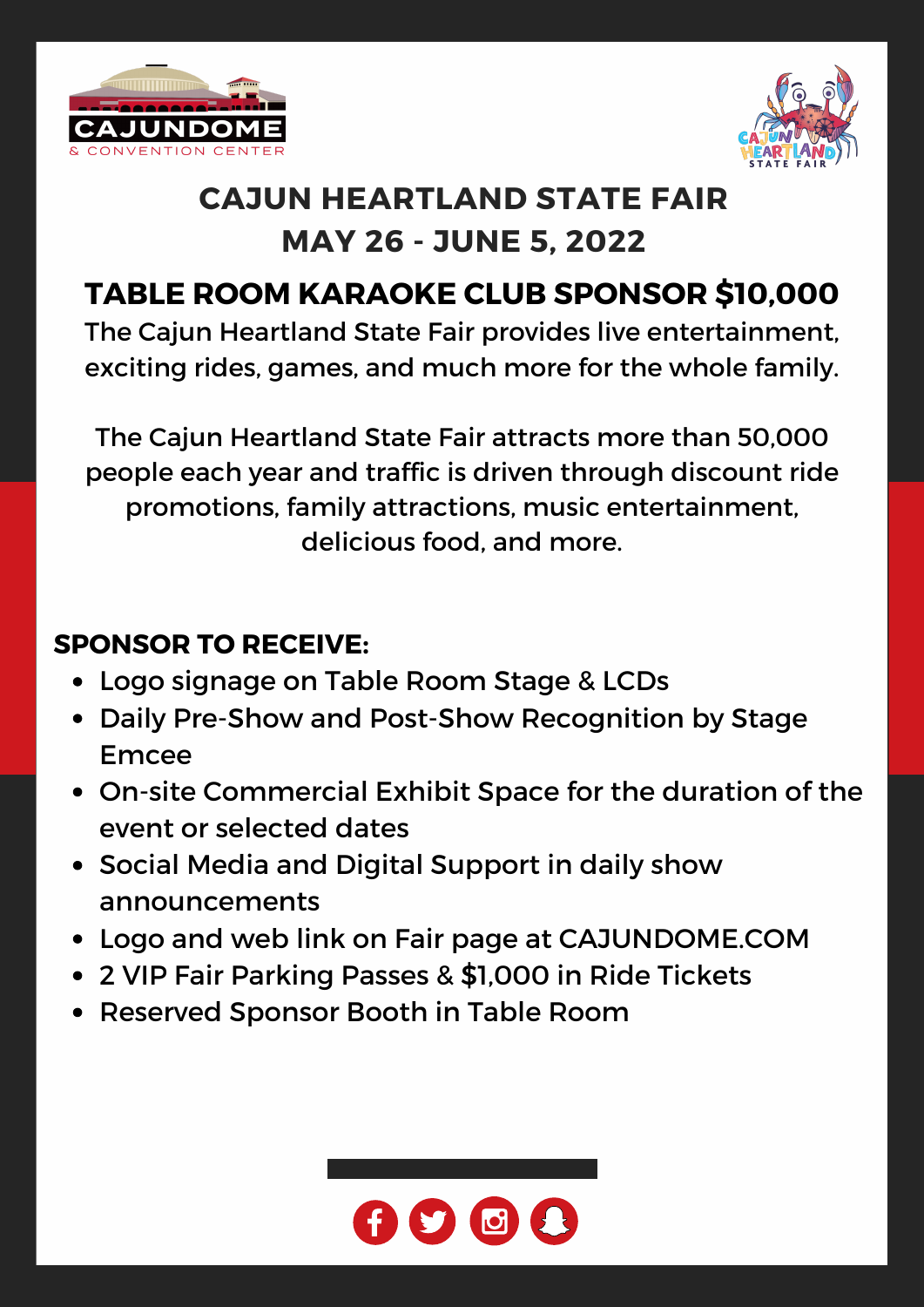![](_page_4_Picture_0.jpeg)

### **CAJUN HEARTLAND STATE FAIR SPONSORSHIP INFORMATION**

#### **GOLD SPONSOR \$10,000**

- Logo placed on CHSF signage recognizing Gold Sponsors.
- Recognition at all Fair Special Events & Promotions
- On-site Commercial Exhibit Space for the duration of the event or selected dates
- Social Media and Digital Support for Commercial Activation dates
- Logo and web link at WWW.CAJUNDOME.COM
- Discount ride wristband promotion available to drive traffic to retail outlets
- 100 Fair Admission Tickets for employee or promotional use (\$500 value)
- Discounted Employee Admission Tickets & Ride Wristbands
- 5 Fair VIP Parking Passe
- \$2,000 in Ride Ticket Vouchers

#### **SILVER SPONSOR \$5,000**

- Logo placed on CHSF signage recognizing Silver Sponsors.
- On-site Commercial Exhibit Space during select dates
- Social Media and Digital Support for Commercial Activation dates
- Logo and web link at WWW.CAJUNDOME.COM
- Discount wristband promotion available to drive traffic to retail outlets
- 50 Fair Admission Tickets for employee or promotional use (\$250 value)
- Discounted Employee Admission Tickets & Ride Wristbands
- 3 Fair VIP Parking Passes
- \$1,000 in Ride Ticket Vouchers

#### **BRONZE SPONSOR \$2,500**

- Logo placed on CHSF signage recognizing Bronze Sponsors located throughout the fairgrounds
- On-site Commercial Exhibit Space on select dates
- Logo and web link at WWW.CAJUNDOME.COM
- Discounted Employee Admission Tickets & Ride Wristbands
- 2 Fair VIP Parking Passes
- \$500 in Ride Ticket Vouchers

#### **FRIENDS OF THE FAIR \$1,000**

- Listing & web link at WWW.CAJUNDOME.COM
- Discounted Employee Admission Tickets & Ride Wristbands
- 1 Fair VIP Parking Pass
- \$200 in Ride Ticket Vouchers

\*Some sponsorship perks may be subject to change or substituted due to availability or COVID-19 guideline changes that effect Fairground operations.